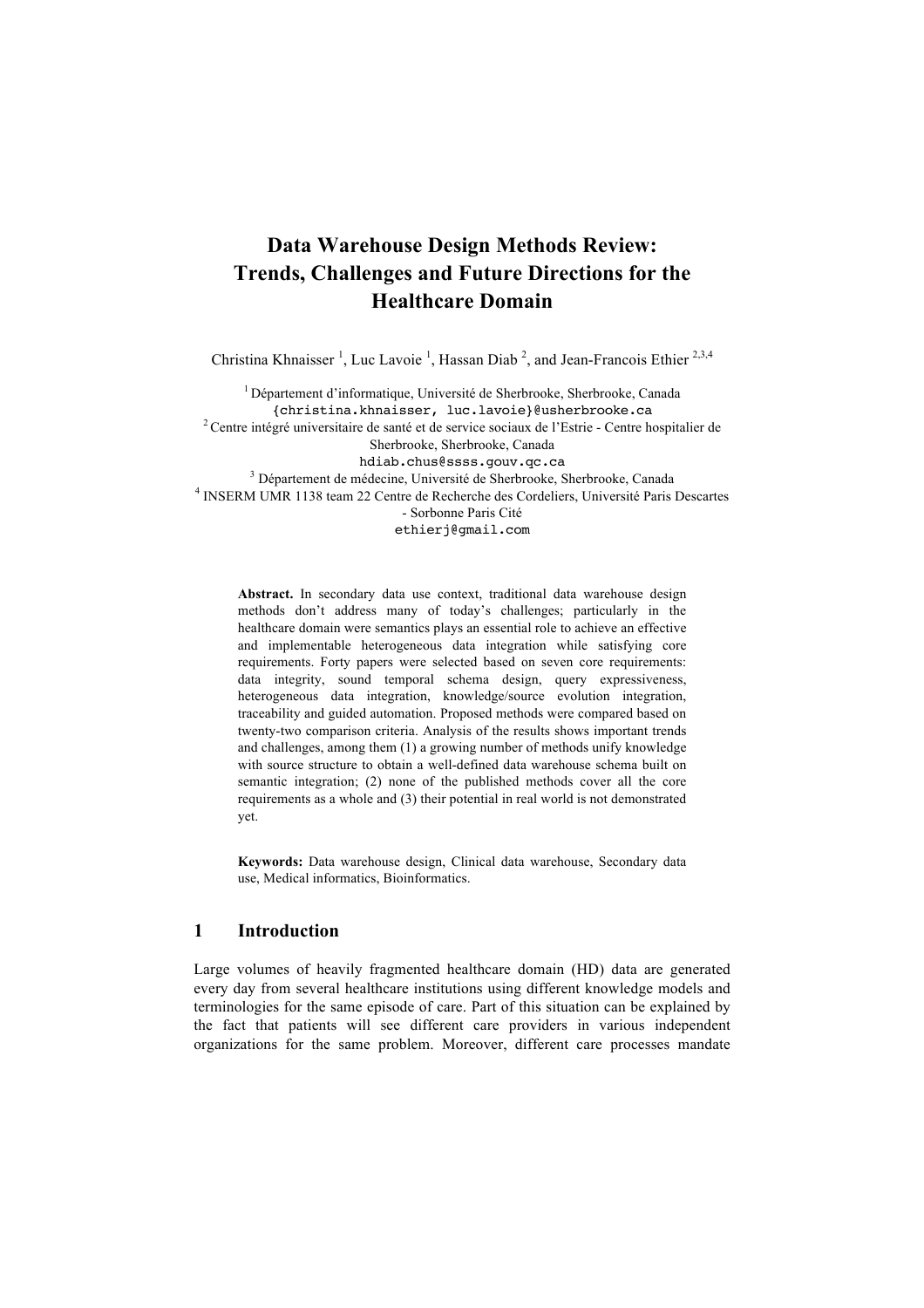different requirements specific to the specialty and context (e.g. acute care in hospital vs. chronic care by the treating physician in clinic) resulting in heterogeneous data.

Fragmentation must thus be resolved along at least three axes: location, time, and function. The net result is that it is very difficult to have a unified and complete view of a patient's clinical state and history. While each setting may have a very efficient system from a local perspective, not having a complete picture of a patient creates difficulties in providing optimal care, conducting efficient research and managing resources. A data warehouse (DW) is needed to uniformly integrate heterogeneous data from hundreds of independent sources with minimal human resources.

Many DW issues in the HD can be found in other domains. Some of them have been deeply investigated in the DW literature although many proposed solutions are hardly implemented in commercial DW platform. Besides, many issues have been studied independently. Possible incompatibilities or negative interactions between various solutions can be present. Previous surveys [9, 12, 14, 19, 40, 46, 56] do not clearly identify the best methods that suits the HD and some of the comparison criteria used are not well-documented. Furthermore, none of the surveys compare complete methods in the context of a real-world implementation. We took this opportunity to review the scientific literature in order to identify the relevant methods in data warehouse design (DWD). While some end products like I2B2 [36] exist, it is fundamental to first examine the design methods themselves as they will have significant implications in terms of functionality and limitations of the resulting systems. Therefore, in this paper we focus on comprehensive and integrated DWD methods that can be practically implemented in the HD.

The paper is organized as follows: section 2 describes the methodology used to select and compare papers. Section 3 presents interesting points from the evaluation results. Section 4 discusses trends and remaining challenges. Finally, section 5 concludes with open questions and potential research avenues.

# **2 Study methodology**

The aim of this study is to help identify current DWD methods and ongoing challenges as applicable to the HD. Seven requirements have been defined from clinical data characteristics and used to evaluate methods trends and unresolved requirements. Although none of these requirements are unique to HD, they must be fully satisfied together in order to give the intended services to the HD applications.

#### **2.1 Clinical data characteristics**

Health care applications range from processing of very low level of data objects (e.g. mass and length) to very higher level of data objects (e.g. patient behavior, organism). Health care data must also be identified in time with multiple degrees of accuracy. Among others, these characteristics raise inevitable special issues and fundamental differences in comparison with many other domains [52].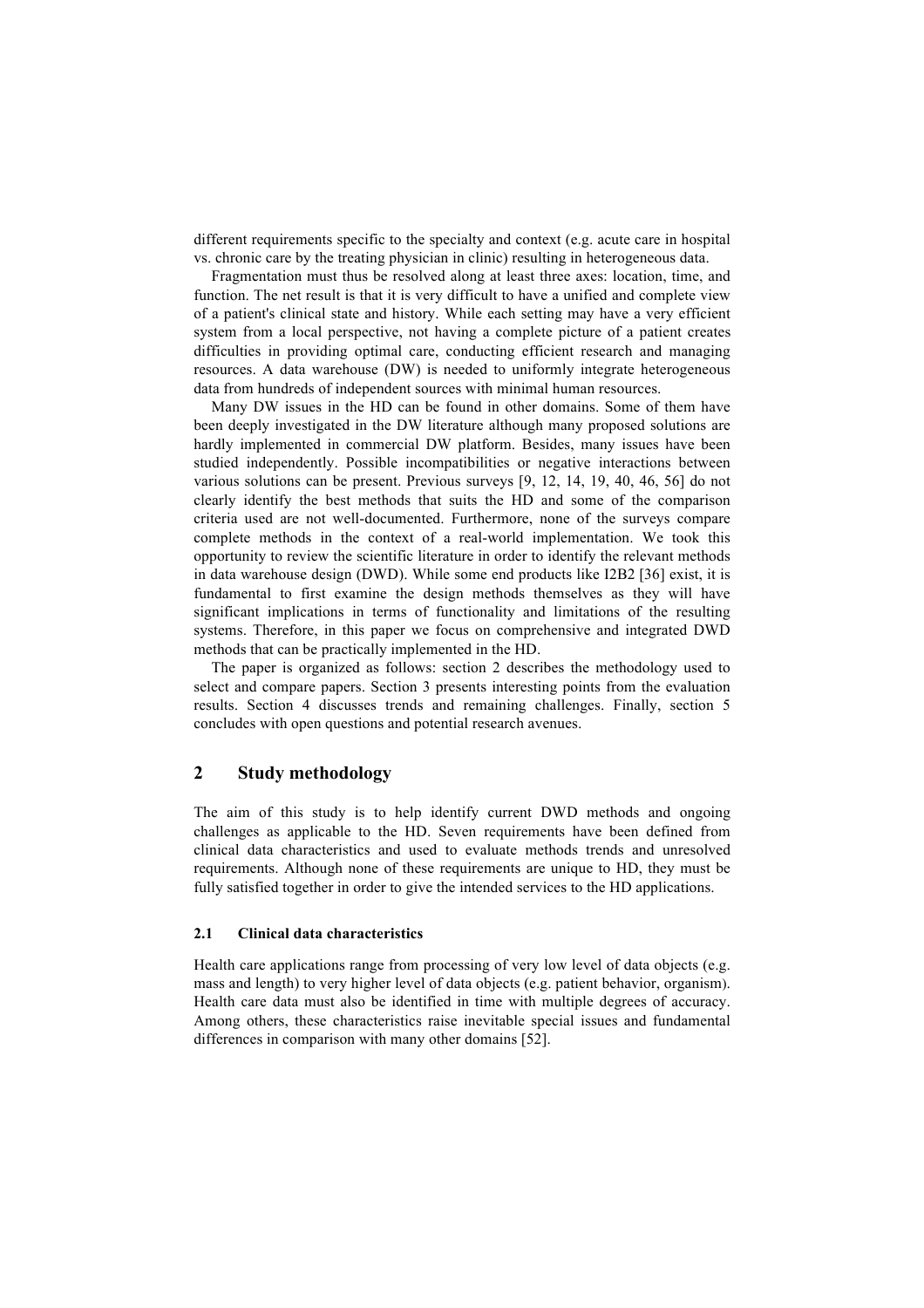A clinical DW must contend with three important characteristics of clinical data and its use in the context of secondary analysis of operational data. Firstly, clinical data is tightly coupled in nature and highly dependent on contextual information in order to fully derive its semantics. For example, while "diagnosis" may seem like a straightforward concept, many aspects can, and need to be taken into account to fully understand the nature of a diagnostic code present in a database. Is it: a diagnosis given when a patient was first admitted to the hospital (so it might change as more information becomes available), a discharge (final) diagnosis or a diagnosis entered to justify an investigation? Is it a diagnosis made by a medical student, a resident or an attending physician? Is it an active diagnosis (the patient has a pneumonia), a past diagnosis that is now resolved (the patient had pneumonia 2 years ago), or a diagnosis that was first identified in the past but that is chronic (the patient was first diagnosed with diabetes 10 years ago)? Etc. Many other similar of clinical data include the same level of complexity.

Secondly, as illustrated with the pneumonia/diabetes example above, temporality is a significant challenge with medical data. It covers the entire life of an individual. A bacterial infection at the age of three can have an impact on a heart valve disease identified at the age of fifty-five. There is also substantial uncertainty surrounding a significant part of temporal data. It is common to have a patient report that she or he has had diabetes for "more than ten years" (when in reality, the first diagnosis was 12 years ago but the disease has been present for 16 years). Querying and managing such data is challenging. This is compounded by the concept of "episode of care". For example, if a patient suffers from a major depression episode, she or he will likely see a physician multiple times for that episode. Clinical data will then show multiple entries for "major depression" during that time. Nevertheless, it is really only one episode. Now let's consider that the episode is resolved, but two years later, the patient has another episode and seeks medical attention again. Medical data will show again a "major depression" entry. It is very challenging to reconstruct the timeline for this patient and to decipher how many episodes are represented. Did the patient seek care as a follow-up for the previous episode that was never fully gone or is it a completely new episode? This is just one of the simpler situations. When intertwined with medication timing, investigations (process and results) and other care events, handling of temporality becomes quite complex.

Thirdly, the nature of data and its use for clinical care and research bring specific demands. As opposed to some other domains where requirements can be predefined with users and then implemented, clinical DW must support prospective analysis along axes that evolve rapidly as new knowledge arises.

#### **2.2 Method requirements**

From these characteristics and existing requirements for management activities, we can derive a list of requirements a clinical DWD method must satisfy:

*R1 - Data integrity.* The method must preserve (all available) integrity constraints to ensure data quality and correctness [45]. Data in the DW will be used to generate different kinds of reports. Results must be correct and reliable to help different end-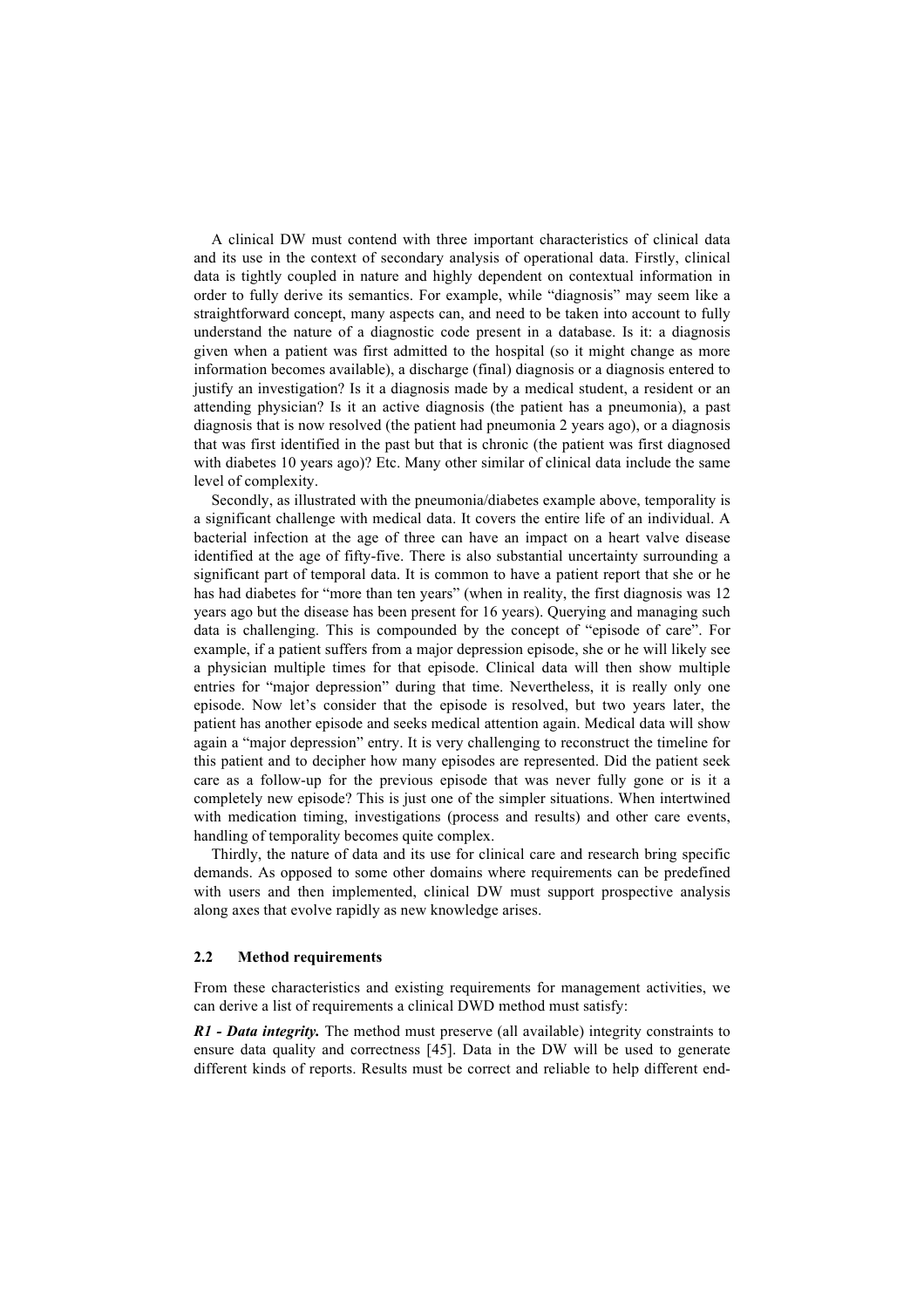users (e.g. managers, cardiologists or researchers). Data needs to be stored in a neutral way as not to hinder use in one context or another.

*R2 - Sound temporal schema design*. Information variation over time is crucial for most analysis purposes. Having a well-defined temporal schema ensures correct temporal semantic and temporal constraint management. The final DW schema must be based on a sound, comprehensive and formalized temporal model to improve expressiveness and interoperability (like [8] and [11]).

*R3 - Query expressiveness.* The final DW schema must simplify the expression of queries, especially temporal ones. This may be reached by automatic generation of views specific to a target problem class expressed in terms of its contributing knowledge elements. It must also be possible to define operators specific to the problem class to facilitate data manipulation (like [50] for OLAP querying).

*R4 - Heterogeneous data integration.* The method must ensure heterogeneous integration of data extracted from multiple sources in a context of high fragmentation. See [3] and [32] for interesting definitions and propositions.

*R5A - Knowledge evolution integration.* The method must provide mechanisms to minimize errors and human resources when integrating knowledge changes. Knowledge is in constant evolution and the DW must cope with it, while maintaining earlier knowledge interpretations and preserving coherent data, correctly represented.

*R5B - Source evolution integration.* The method must cope with new sources integration and structural changes in existing ones with minimal impact on the DW and no impact on the end-user view of the DW (other than the availability of new data and its supporting structure). See [48] for interesting propositions.

*R6 – Traceability.* The method must keep track of changes in knowledge models, source availability, source structure, schema structure, and designer choices along the DW life cycle. Using mechanisms to coordinate all DWD phases is essential [9]. Traceability helps to assess the impact of structural changes and improve reusability and maintainability [31].

*R7 – Guided automation.* To account for the characteristics of clinical data and its fragmentation, DWD must support some degree of automation. The resulting DW scale inevitably calls for automated tools to minimize the resources needed. However, human involvement also remains necessary to handle ambiguous situations. Guided automation is a trade-off, balancing automation and human judgment while facilitating traceability efforts and minimizing errors.

## **2.3 Comparison criteria**

Twenty-two criteria are defined to compare DWD methods and evaluate the requirements. Some criteria introduced by [57] were extended, including: automation, design approach, requirement and source representation, source analysis, algorithm, conceptual data model, logical data model, physical data model and used tools. Other criteria were added to support requirements assessment [23].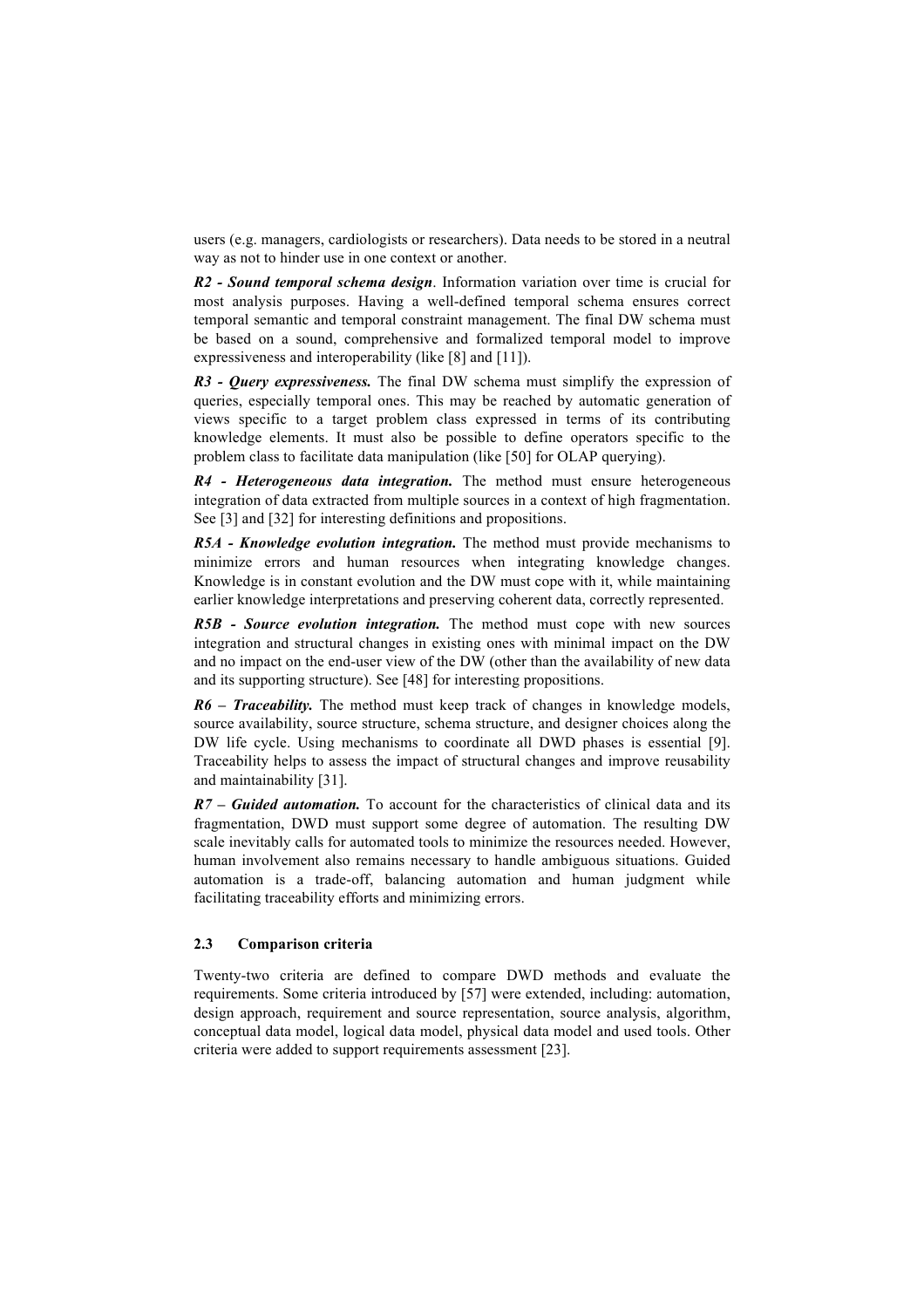We have defined four classes (to provide case study implementation's scale):

| <b>Table 1.</b> Case study categories |                                  |  |
|---------------------------------------|----------------------------------|--|
|                                       | <b>Sources Relations Attribu</b> |  |

| <b>Classes</b>           | <b>Sources</b> | <b>Relations</b> | <b>Attributes</b> | Tuples    |
|--------------------------|----------------|------------------|-------------------|-----------|
| Pedagogical example (PE) |                |                  | 12                | 1E+02     |
| Proof of concept (PC)    |                | 20               | 100               | $1E+04$   |
| Scale test (ST)          |                | $\pm 000$        | 10 000            | $1E + 08$ |
| Realistic test (RT)      | 50             | 10 000           | 100 000           | $1F + 11$ |

The intended use is the following: PE for illustration purpose, PC for coverage demonstration, ST for evaluating practical performance at early stages, RT for benchmarking and road test before ongoing a real deployment effort.

The complete list of criteria and their definitions can be found online at http://info.usherbrooke.ca/llavoie/projets/epiiramide/DWDMR

### **2.4 Literature selection process**

Throughout the entire process, we retain only papers from year 2000 and up. At first, we targeted general methods (634 papers) with Google scholar, Summon 2.0 and Engineering Village. The final group was chosen based on the inclusion of some automation (i.e. including some kind of potential automation for the creation process). A total of 40 papers were then evaluated: [1, 4–6, 10, 13, 15–18, 21, 22, 24–31, 33– 35, 37–39, 41, 43, 45, 47–49, 51, 53, 55, 57–61].

# **3 Compilation and results**

General observations are presented, based on our results compilation available on the public share [23]. The requirements defined earlier are then reviewed and assessed.

#### **3.1 General observations**

Many methods use a hybrid approach (19/40), 6 among them including a knowledge approach. Since 2010, most methods representing requirements and/or knowledge use ontologies (12/18). Extraction for the source representation and data integration is still mostly manual. The relational model is the most common model to represent sources (8/40), although complete information on sources structural representation is rarely available. Only three methods report significant results based on multiple sources test cases. Dimensional modeling is widely used in DWD (26/40), but relational modeling is also quite present  $(8/40)$ . If we restrict to temporal DWD,  $(5/8)$  are relational,  $(2/8)$ are dimensional and (1/8) is entity-attribute-value (EAV). We also notice that most authors don't distinguish between conceptual and logical model and, when they do, they may be using different definitions form one to another. Ontology-based DW are an emerging solution to address data heterogeneity [3]. Few methods used standard data sets  $(6/40)$ .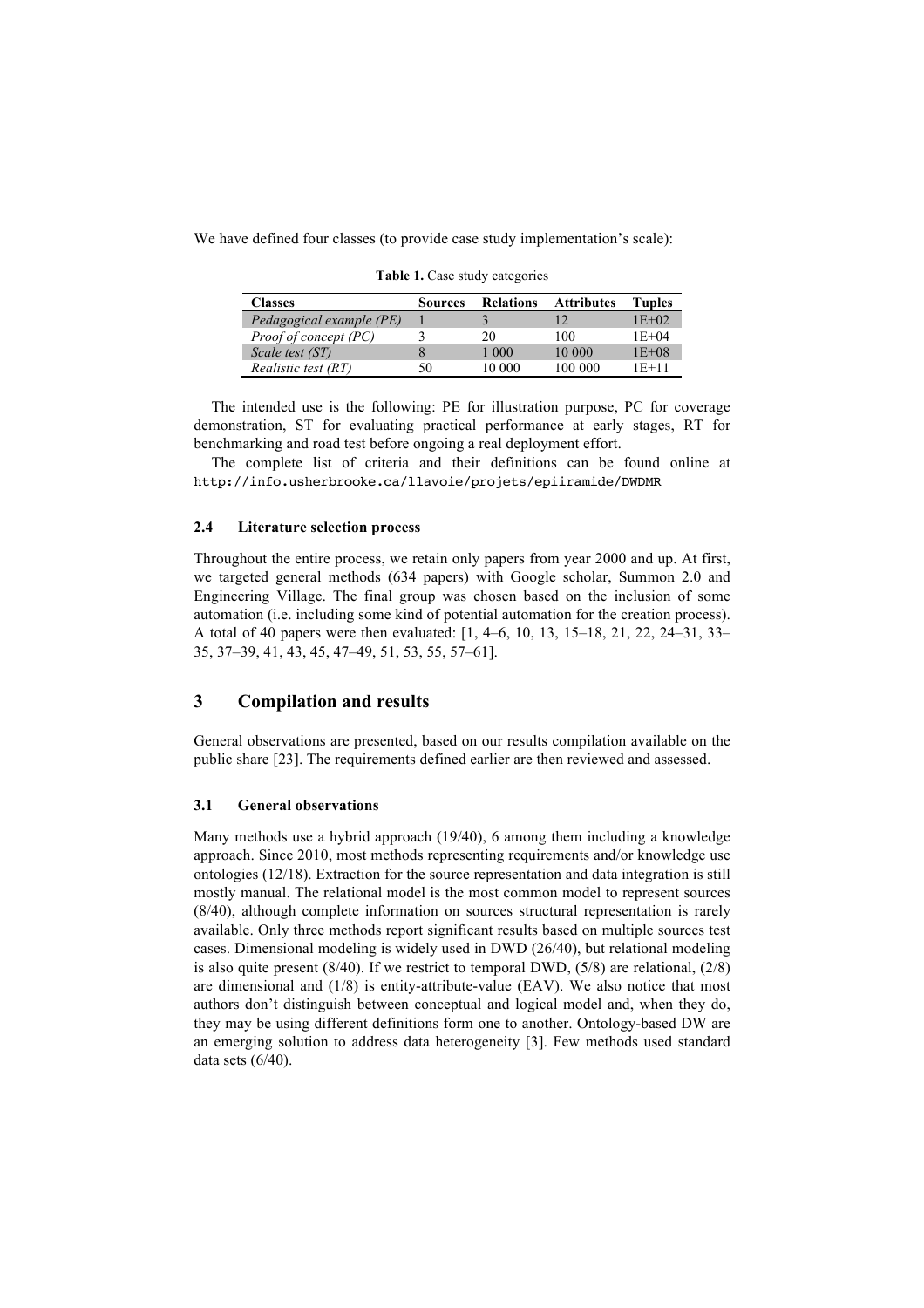### **3.2 Requirements**

*R1 - Data integrity.* Data integrity constraints may come from knowledge models (KM) or, occasionally, from the sources themselves (see R4). Moreover, integrity constraints are often encapsulated in applications (not in the database), thereby increasing the complexity of extraction and validation (even in source-driven approach). Only 5 methods propose a hybrid approach including knowledge and source but no method proposes a dual source analysis (structure and data) with explicit integrity verification and validation. Most methods give very few indications on constraints preservation and propagation by their algorithms. As it stands, R1 is partially satisfied.

*R2 - Sound temporal schema design*. Only 8 methods address the temporal modeling explicitly. One method provides temporal DW schema based on TRM model [11] while others use *ad hoc* models (5/40). None of these methods offer a significant automation level based on knowledge temporal constraints, source temporal structure and source temporal data. Interesting representations are given in [39] and [48]. As it stands, R2 is partially satisfied.

*R3 - Query expressiveness.* No method addresses explicitly the issue of query expressiveness. Many of them seem to consider that views directly produced by DM design are adequate. In our experience, they may fulfill some of the managers' needs, but are not adequate when end-users (e.g. care provider or researcher) must be able to query the DW themselves, using multiple and complex knowledge models. As it stands, R3 is not satisfied at the design step.

*R4 - Heterogeneous data integration.* Data integration has received a large attention by the DW community over the last 30 years. Our hypothesis is that data integration must be guided by knowledge and part of the DWD design method. Only 5 methods explicitly cope with multiple sources and only 3 of them have a knowledge representation that can be used to arbitrate the heterogeneity. Only one of them addresses explicitly the ETL process, but more experiments based on a ST class case study are needed to conclude. As it stands, R4 is partially satisfied.

*R5A - Knowledge evolution integration.* No method reports support of knowledge evolution integration. As it stands, R5A is not currently satisfied.

*R5B - Source evolution integration.* Only 3 methods explicitly report support to source evolution integration. No clear indication of the ability to query retrospectively the sources based on a sound temporal model were found. As it stands, R5B is partially satisfied.

*R6 – Traceability.* Methods [21] and [31] report a convincing traceability approach, at different granularity level, although they don't address explicitly the knowledge representations' changes. Unfortunately, none had linked their framework with a sound temporal model. Finally, more experiments based on a ST class case study are needed. As it stands, R6 is quite fully satisfied.

*R7 – Guided automation.* As expected, no methods are fully automatized, neither automatized at a level that will make our project feasible. Some methods perform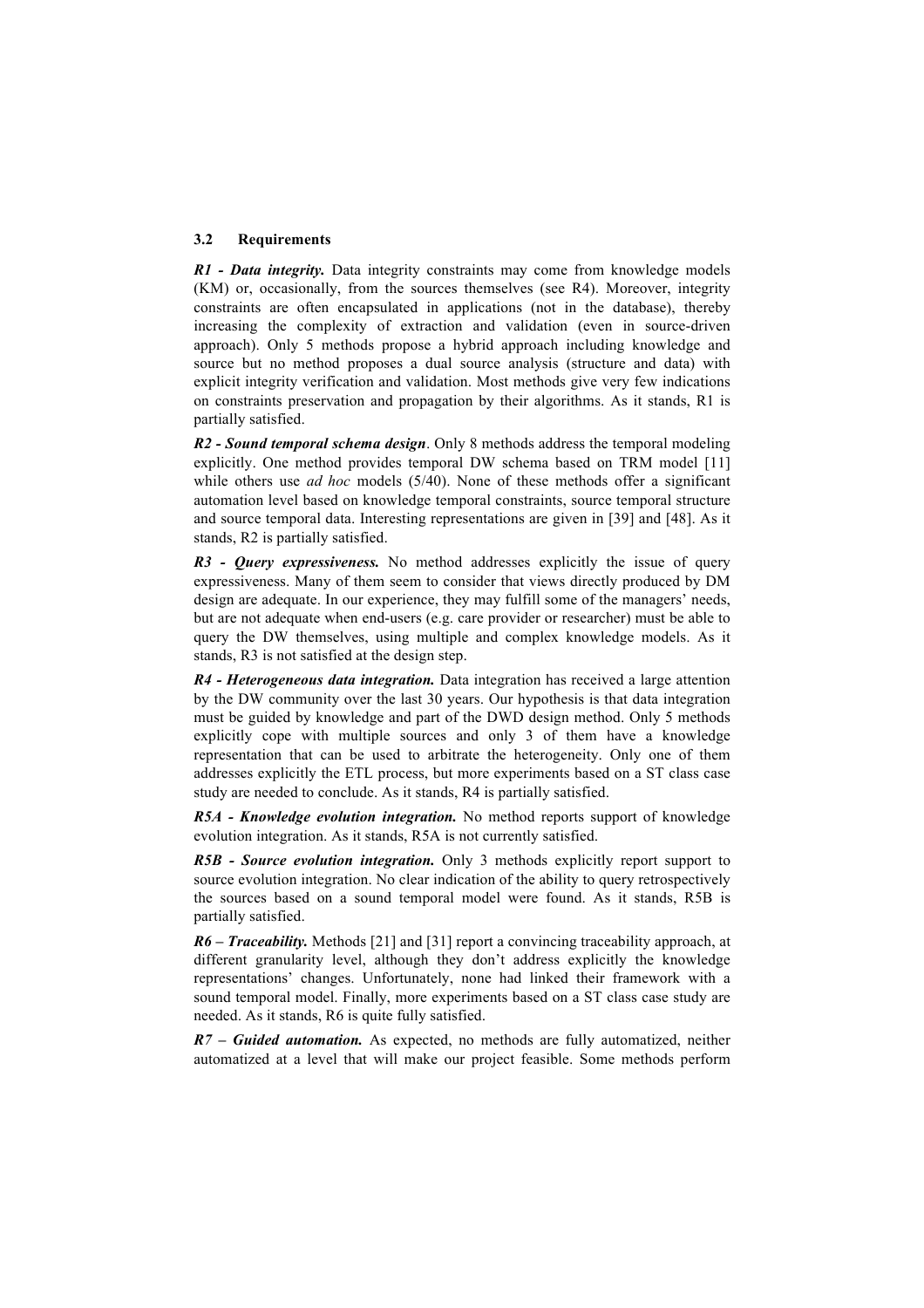quite well on discovering dimensional concepts in sources, guided by user suggestions, others, in generating ETL. Mixing best automation results (regardless of the compatibility of their methods) won't even be sufficient for source/knowledge evolution processes at least. Methods using model-driven architecture (MDA) approach can be largely automated but they lack knowledge modeling. As it stands, R7 is partially satisfied.

#### **3.3 Compilation summary.**

Within the 40 evaluated methods, no method covers all the design life cycle. When a method shows a good level of compliance on one requirement: (1) supporting algorithms need further documentation to be independently implemented; (2) no evidence, based on an ST class case study, is given that the proposed methods may tackle large problems (only 2 methods report results on a PC class case study).

We conclude that current papers do not satisfy significantly *R1*, *R3* and *R5A*; partially satisfy *R2*, *R4*, *R5B* and *R7*; quite fully satisfy *R6* in an integrated method.

## **4 Discussion**

Building a DW, taking into account clinical data characteristics and satisfying the ensuing requirements, is a challenging issue. We will now discuss three fundamental elements, mainly related to requirements R1 to R5.

#### **4.1 Knowledge vs. Requirements**

Secondary use of data for analysis is essential to improve the quality of care and conduct optimal research activities. DW will serve many studies for different health fields and medical staff. Moreover, with the opportunity to easily access data, new needs will emerge and existing needs may change. Consequently, DW must contain all available data regardless the requirements that prevailed at initial DWD. Knowledge seems more useful than requirements to decipher source structure and isolate interesting data elements to extract. A recent paper [20] presents a semiautomatic guided method following hybrid requirement/source approach that covers all DWD life cycle. Using requirements for the DWD in health domain is unfeasible regarding the complexity and the diversity of end-users, as well as evolving needs. Moreover, knowledge encapsulated in applications (not in the database) is hardly addressed. To maximize reusability and extensibility, the "ideal" method should (1) take knowledge as the basis of the initial design, (2) "easily" integrate knowledge evolution and (3) be as "requirement neutral" as possible.

## **4.2 Relational vs. dimensional**

By convention, most DW schema are based on dimensional design model (DDM), although no consensus on its formalism has been established yet [14]. Also, DDM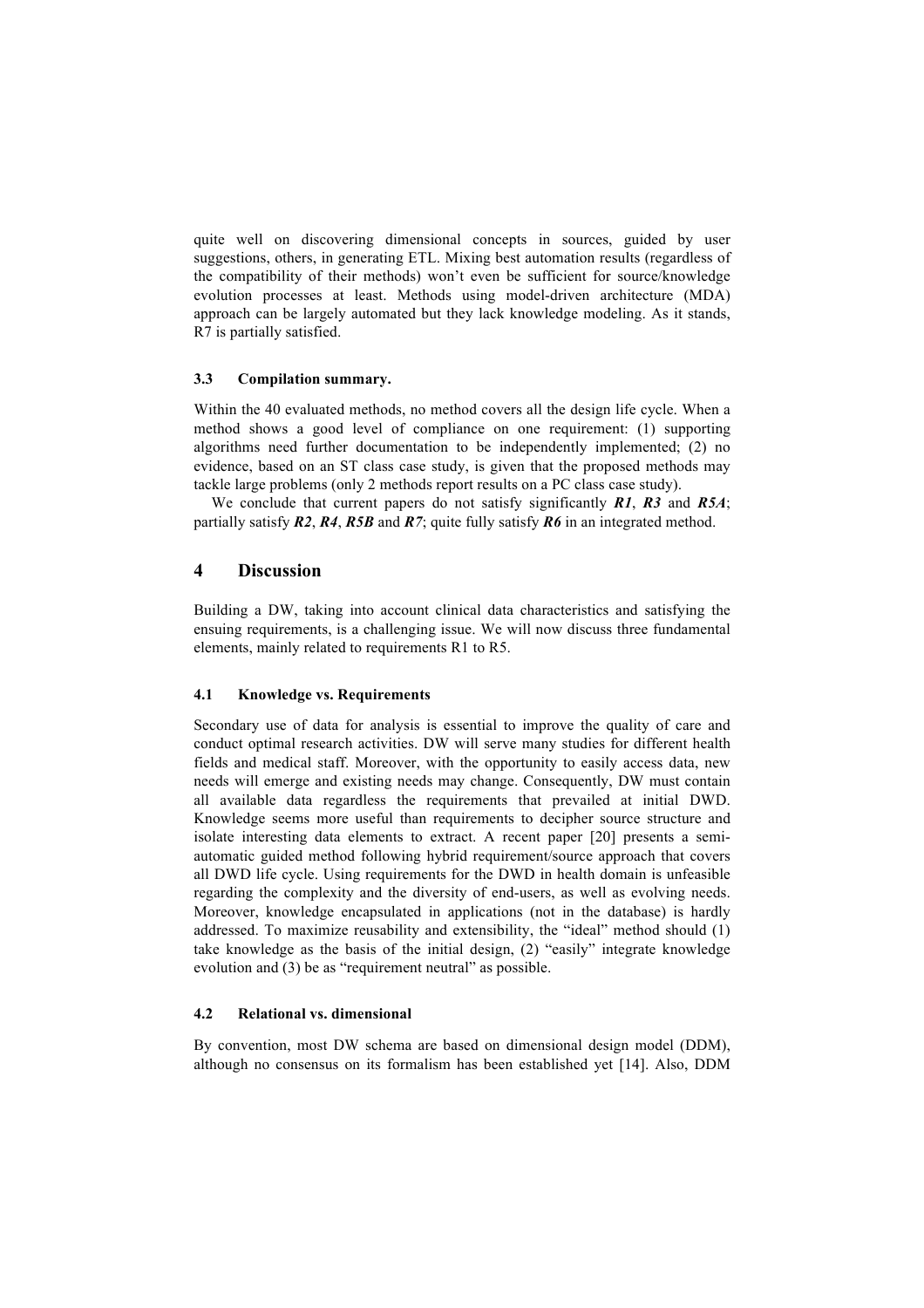design relies partly on non-consensual "best-known practices", some of them hardly automatable. Contrariwise, relational design theory (RDT) is algorithmically well defined [7]. DDM is based on fact/dimension dichotomy which is not universal from a problem to another [34]. Furthermore, it relies on processes identification and on requirements that are unknown at DWD time. Even if the processes were all known at design time, DW schema will depend on them, thus any change in the processes may force a change on it. RDT is based on relations and integrity constraints (functional dependencies, referential constraints, temporal constraints, etc.) relying on domain knowledge and sound axioms. DDM schema evolution will be costly and may have a large impact on the whole DW schema. DDM can be used to define known, stable problems using a requirement-driven method to address particular end user's needs. Finally, RDT can be used to define large domains using knowledge-driven approach to ensure maximum consistency and integrity of data.

Data integrity is critical when integrating a large number of data sources. Heterogeneous data integration is complicated by redundancy. Sound integration cannot be done without minimizing redundancy or adding (costly) constraints. RDT minimizes redundancy and guarantees data integrity on a sound and automatable basis. In light of the recent technology evolution, performance issues related to RDT play a much lesser role, if any.

## *4.3* **Temporal model**

Temporal clinical data warehouses are acquiring increasing importance in the health field [2]. Temporal data is important, especially for specifying and detecting clinical phenotypes [42]. In addition, a sound temporal schema plays an essential role in minimizing data incertitude, data indeterminacy and query expressiveness. Current temporal data models [11] and [54] relies on RDT to define design guidelines and constraints regarding temporal representations and constraints. Some methods rely on *ad hoc* models that might work with requirement driven methods but carry limitations. In fact, when applied to a context where prospective operations are not pre-defined, it becomes essential to have a temporal model which stands on its own, provides intrinsic computability soundness, and gives (automatable) provable transformation rules.

# **5 Conclusion**

In 2006, Rizzi et al. [44] wrote: "Though a lot has been written about how data warehouse should be designed, there is no consensus on a design method yet". This is still valid as none of the evaluated methods cover all the essential requirements, nor was tested in a large-scale implementation.

We presented here a new set of requirements and criteria that can be used to evaluate such methods in the context of clinical DW. This set may be useful in other application domain as well. We also identified certain limitations. Without public standard data sets, it is difficult to measure method efficiency and progress regarding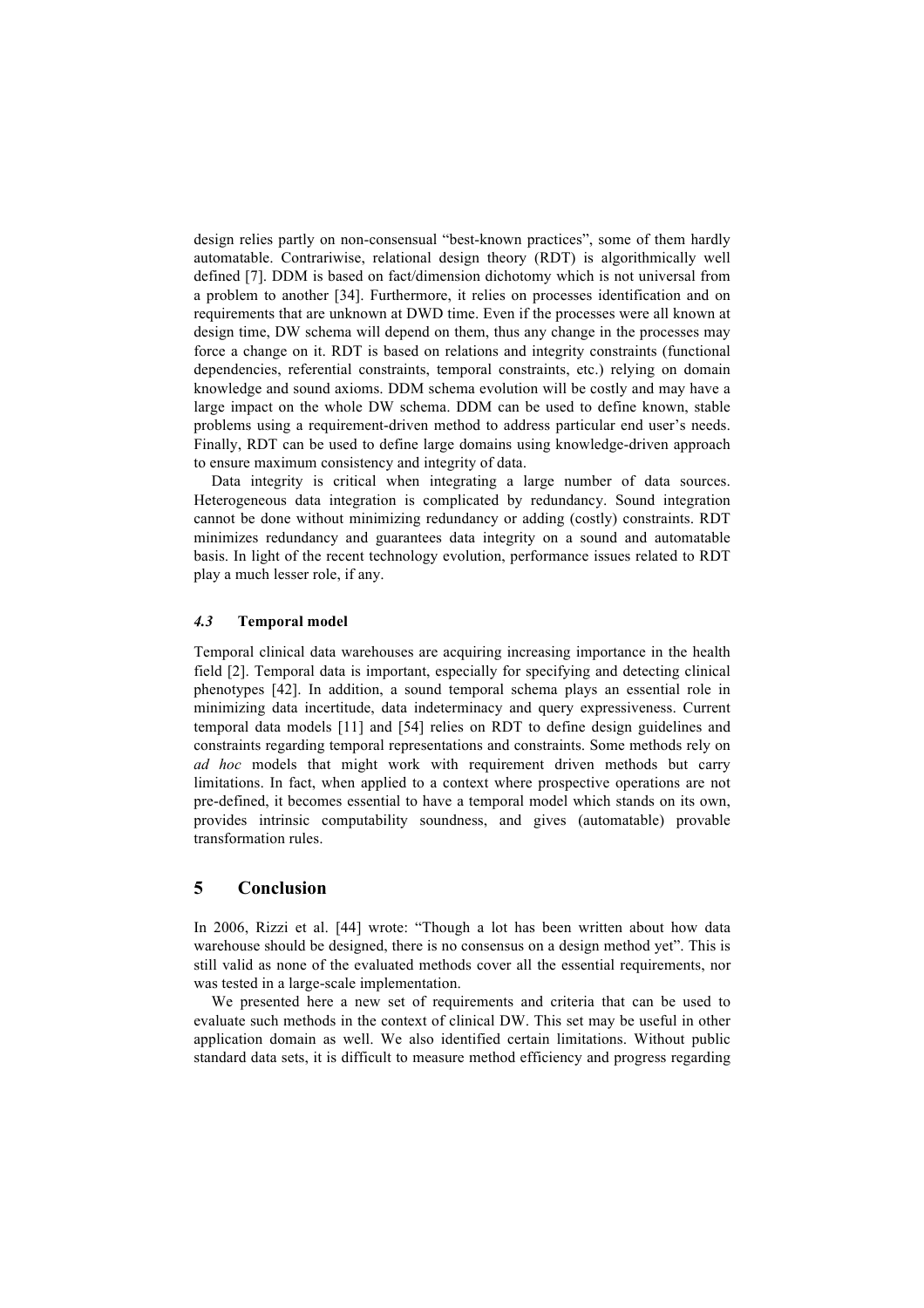HD. The specification and creation of such a data set are essential to allow efficient development and evaluation of HD DWD methods.

Another key conclusion of our study is that using domain knowledge is essential to improve relevant data selection and interpretation. It also fosters users' autonomy as they can use data directly through the relevant knowledge representation instead of a requirement driven perspective. As a corollary, methods must tend to unify of source knowledge and domain knowledge, but the optimal knowledge representation method remains elusive at this point in time. In addition, the relational model and a sound temporal model are essential to simplify data queries and management (integrity and evolution).

In conclusion, this review identifies existing gaps between requirements for a fully functional HD DW and existing methods to create one. A large number of independent solutions exist for several requirements, but none of the papers propose a comprehensive and integrated method for the DWD process compliant to the requirements of HD.

## **References**

- 1. Abelló, A., Martín, C.: A Bitemporal Storage Structure for a Corporate Data Warehouse. Proceedings of the 5th International Conference on Enterprise Information Systems. pp. 177–183. (2003)
- 2. Adlassnig, K.-P., Combi, C., Das, A.K., Keravnou, E.T., Pozzi, G.: Temporal representation and reasoning in medicine: Research directions and challenges. Artif. Intell. Med. 38, 2, 101–113 (2006)
- 3. Bakhtouchi, A., Bellatreche, L., Jean, S., Yamine, A.-A.: MIRSOFT: mediator for integrating and reconciling sources using ontological functional dependencies. Int. J. Web Grid Serv. 8, 1, 72–110 (2012)
- 4. Branson, A., Hauer, T., McClatchey, R., Rogulin, D., Shamdasani, J.: A data model for integrating heterogeneous medical data in the Health-e-Child project. Stud. Health Technol. Inform. 138, 13–23 (2008)
- 5. Burney, A., Mahmood, N., Ahsan, K.: TempR-PDM: A Conceptual Temporal Relational Model for Managing Patient Data. Proceedings of the 9th International Conference on Artificial Intelligence, Knowledge Engineering and Data Bases. pp. 237–243. World Scientific and Engineering Academy and Society (WSEAS), Stevens Point, Wisconsin, USA (2010)
- 6. Chute, C.G., Beck, S.A., Fisk, T.B., Mohr, D.N.: The Enterprise Data Trust at Mayo Clinic: a semantically integrated warehouse of biomedical data. J. Am. Med. Inform. Assoc. JAMIA. 17, 2, 131–135 (2010)
- 7. Codd, E.F.: The Relational Model for Database Management: Version 2. Addison-Wesley Longman Publishing Co., Inc., Boston, MA, USA (1990)
- 8. Combi, C., Pozzi, G.: HMAP A Temporal Data Model Managing Intervals with Different Granularities and Indeterminacy from Natural Language Sentences. VLDB J. 9, 4, 294– 311 (2001)
- 9. Cravero, A., Sepúlveda, S.: Multidimensional design paradigms for data warehouses: a systematic mapping study. J. Softw. Eng. Appl. 2014, 7, 53–61 (2013)
- 10. Cravero Leal, A., Mazón, J.N., Trujillo, J.: A business-oriented approach to data warehouse development. Ing. E Investig. 33, 1, 59–65 (2013)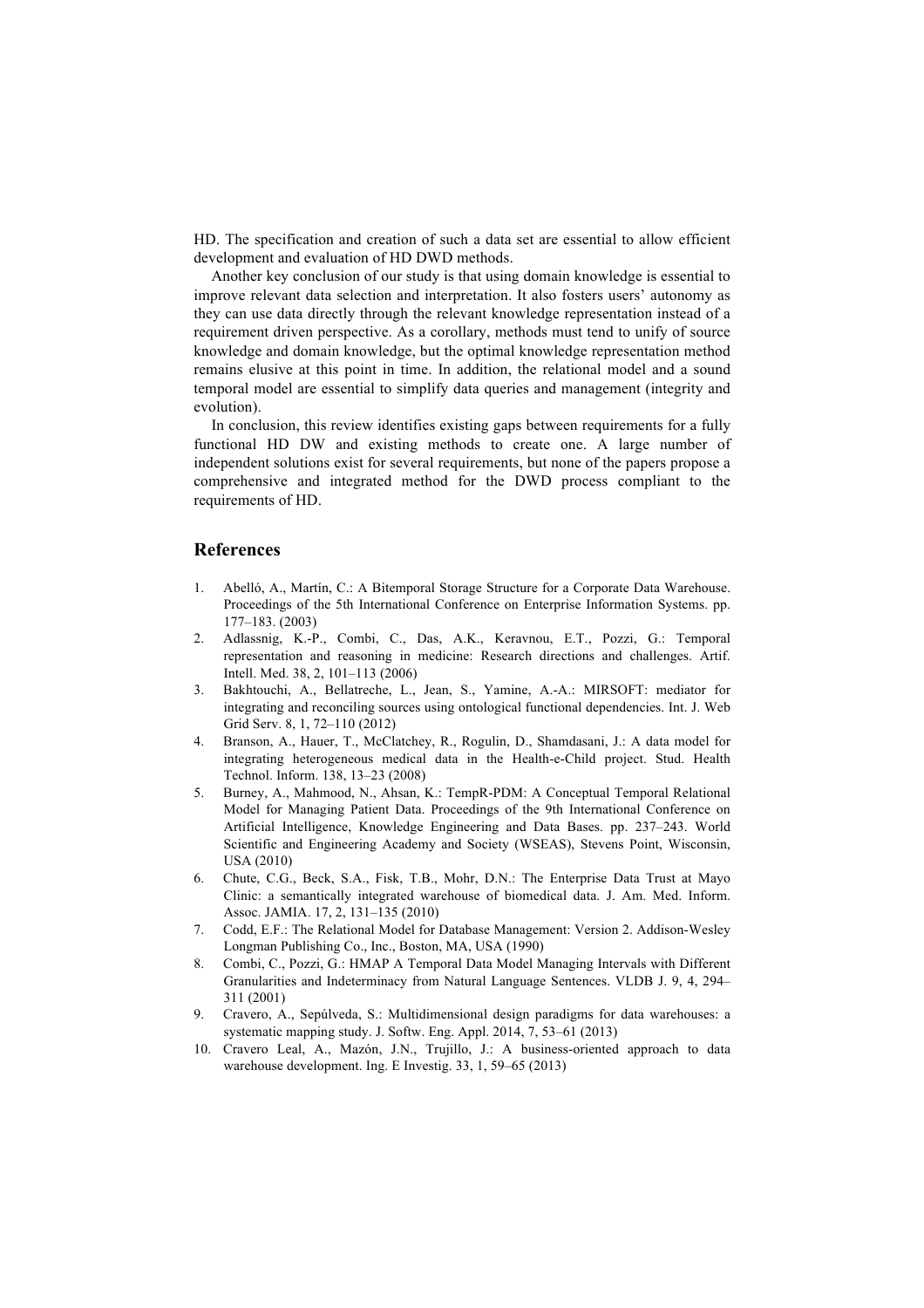- 11. Date, C.J., Darwen, H., Lorentzos, N.A.: Time and relational theory: temporal databases in the relational model and SQL. Morgan Kaufmann, Waltham, MA (2014)
- 12. Elamin, E., Feki, J.: Toward An Ontology Based Approach Fro Data Warehousing. (2014)
- 13. Giorgini, P., Rizzi, S., Garzetti, M.: GRAnD: A goal-oriented approach to requirement analysis in data warehouses. Decis. Support Syst. 4–21 (2008)
- 14. Gosain, A., Singh, J.: Conceptual Multidimensional Modeling for Data Warehouses: A Survey. Proceedings of the 3rd International Conference on Frontiers of Intelligent Computing: Theory and Applications (FICTA) 2014. pp. 305–316. Springer (2015)
- 15. Hachaichi, Y., Feki, J.: An Automatic Method for the Design of Multidimensional Schemas From Object Oriented Databases. Int. J. Inf. Technol. Decis. Mak. 12, 6, 1223– 1259 (2013)
- 16. Hu, H., Correll, M., Kvecher, L., Osmond, M., Clark, J., Bekhash, A., Schwab, G., Gao, D., Gao, J., Kubatin, V., Shriver, C.D., Hooke, J.A., Maxwell, L.G., Kovatich, A.J., Sheldon, J.G., Liebman, M.N., Mural, R.J.: DW4TR: A Data Warehouse for Translational Research. J. Biomed. Inform. 44, 6, 1004–1019 (2011)
- 17. Husemann, B., Lechtenbörger, J., Vossen, G.: Conceptual Data Warehouse Design. Proceedings of the International Workshop on Design and Management of Data Warehouses, DMDW 2000. pp. 3–9. (2000)
- 18. Jensen, M.R., Holmgren, T., Pedersen, T.B.: Discovering Multidimensional Structure in Relational Data. In: Kambayashi, Y., Mohania, M., and Wöß, W. (eds.) Data Warehousing and Knowledge Discovery. pp. 138–148. Springer Berlin Heidelberg (2004)
- 19. Jindal, R., Taneja, S., others: Comparative study of data warehouse design approaches: a survey. Int. J. Database Manag. Syst. 4, 1, 33–45 (2012)
- 20. Jovanovic, P., Romero, O., Simitsis, A., Abelló, A., Candón, H., Nadal, S.: Quarry: Digging Up the Gems of Your Data Treasury. In: Alonso, G., Geerts, F., Popa, L., Barceló, P., Teubner, J., Ugarte, M., Bussche, J.V. den, and Paredaens, J. (eds.) Proceedings of the 18th International Conference on Extending Database Technology, EDBT 2015, Brussels, Belgium, March 23-27, 2015. pp. 549–552. OpenProceedings.org (2015)
- 21. Jovanovic, P., Romero, O., Simitsis, A., Abelló, A., Mayorova, D.: A requirement-driven approach to the design and evolution of data warehouses. Inf. Syst. 44, 94–119 (2014)
- 22. Kerkri, E.M., Quantin, C., Allaert, F.A., Cottin, Y., Charve, P., Jouanot, F., Yétongnon, K.: An Approach for Integrating Heterogeneous Information Sources in a Medical Data Warehouse. J. Med. Syst. 25, 3, 167–176 (2001)
- 23. Khnaisser, C., Lavoie, L., Diab, H., Éthier, J.-F.: Data Warehouse Design Methods Review for the Healthcare Domain, http://info.usherbrooke.ca/llavoie/projets/epiiramide
- 24. Khouri, S., Bellatreche, L., Jean, S., Ait-Ameur, Y.: Requirements driven data warehouse design: We can go further. 6th International Symposium on Leveraging Applications of Formal Methods, Verification and Validation, ISoLA 2014, October 8, 2014 - October 11, 2014. pp. 588–603. Springer Verlag (2014)
- 25. Khouri, S., Boukhari, I., Bellatreche, L., Sardet, E., Jean, S., Baron, M.: Ontology-based structured web data warehouses for sustainable interoperability: requirement modeling, design methodology and tool. Comput. Ind. 63, 8, 799–812 (2012)
- 26. Krneta, D., Jovanovic, V., Marjanovic, Z.: A direct approach to physical Data Vault design. Comput. Sci. Inf. Syst. 11, 2, 569–599 (2014)
- 27. Lin, S.-H., Lee, Y.-C.G., Hsu, C.-Y.: Data Warehouse Approach to Build a Decision-Support Platform for Orthopedics Based on Clinical and Academic Requirements. In: Ślęzak, D., Arslan, T., Fang, W.-C., Song, X., and Kim, T. (eds.) Bio-Science and Bio-Technology. pp. 89–96. Springer Berlin Heidelberg (2009)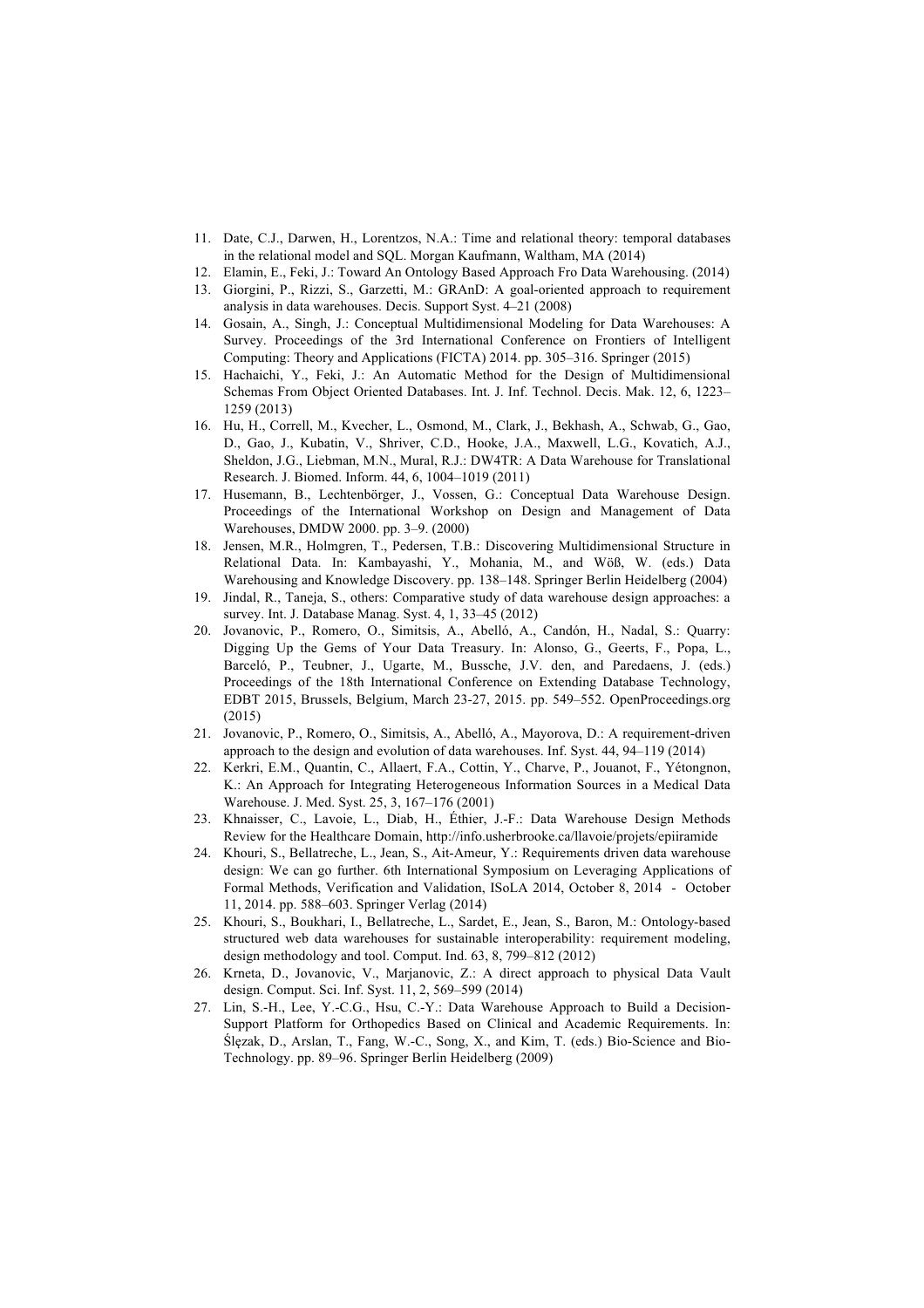- 28. Lowe, H.J., Ferris, T.A., Hernandez, P.M., Weber, S.C.: STRIDE An Integrated Standards-Based Translational Research Informatics Platform. AMIA. Annu. Symp. Proc. 2009, 391–395 (2009)
- 29. Lujan-Mora, S., Trujillo, J.: Applying the UML and the Unified Process to the design of Data Warehouses. J. Comput. Inf. Syst. 47, 5, 30–58 (2006)
- 30. Malinowski, E., Zimányi, E.: A Conceptual Solution for Representing Time in Data Warehouse Dimensions. Proceedings of the 3rd Asia-Pacific Conference on Conceptual Modelling - Volume 53. pp. 45–54. Australian Computer Society, Inc., Darlinghurst, Australia, Australia (2006)
- 31. Maté, A., Trujillo, J.: Tracing conceptual models' evolution in data warehouses by using the model driven architecture. Comput. Stand. Interfaces. 36, 5, 831–843 (2014)
- 32. Mate, S., Köpcke, F., Toddenroth, D., Martin, M., Prokosch, H.-U., Bürkle, T., Ganslandt, T.: Ontology-Based Data Integration between Clinical and Research Systems. PLoS ONE. 10, 1, (2015)
- 33. Mazón, J.-N., Trujillo, J., Lechtenbörger, J.: Reconciling requirement-driven data warehouses with data sources via multidimensional normal forms. Data Knowl. Eng. 63, 3, 725–751 (2007)
- 34. Moreira, J., Cordeiro, K., Campos, M.L., Borges, M.: OntoWarehousing Multidimensional Design Supported by a Foundational Ontology: A Temporal Perspective. In: Bellatreche, L. and Mohania, M.K. (eds.) Data Warehousing and Knowledge Discovery. pp. 35–44. Springer International Publishing (2014)
- 35. De Mul, M., Alons, P., van der Velde, P., Konings, I., Bakker, J., Hazelzet, J.: Development of a clinical data warehouse from an intensive care clinical information system. Comput. Methods Programs Biomed. 105, 1, 22–30 (2012)
- 36. Murphy, S.N., Weber, G., Mendis, M., Gainer, V., Chueh, H.C., Churchill, S., Kohane, I.: Serving the enterprise and beyond with informatics for integrating biology and the bedside (i2b2). J. Am. Med. Inform. Assoc. 17, 2, 124–130 (2010)
- 37. Nazri, M.N.M., Noah, S.A., Hamid, Z.: Using Lexical Ontology for Semi-automatic Logical Data Warehouse Design. In: Yu, J., Greco, S., Lingras, P., Wang, G., and Skowron, A. (eds.) Rough Set and Knowledge Technology. pp. 257–264. Springer Berlin Heidelberg (2010)
- 38. Nebot, V., Berlanga, R.: Building data warehouses with semantic web data. Decis. Support Syst. 52, 4, 853–868 (2012)
- 39. Neil, C.G., De Vincenzi, M.E., Pons, C.F.: Design method for a Historical Data Warehouse, explicit valid time in multidimensional models. Ingeniare Rev. Chil. Ing. 22, 2, 218–232 (2014)
- 40. Pardillo, J., Mazón, J.-N.: Using ontologies for the design of data warehouses. Int. J. Database Manag. Syst. 3, 2, (2011)
- 41. Phipps, C., Davis, K.C.: Automating Data Warehouse Conceptual Schema Design and Evaluation. Design and Management of Data Warehouses. pp. 23–32. Citeseer (2002)
- 42. Post, A.R., Kurc, T., Cholleti, S., Gao, J., Lin, X., Bornstein, W., Cantrell, D., Levine, D., Hohmann, S., Saltz, J.H.: The Analytic Information Warehouse (AIW): A platform for analytics using electronic health record data. J. Biomed. Inform. 46, 3, 410–424 (2013)
- 43. Prat, N., Akoka, J., Comyn-Wattiau, I.: A UML-based data warehouse design method. Decis. Support Syst. 42, 3, 1449–1473 (2006)
- 44. Rizzi, S., Abello, A., Lechtenborger, J., Trujillo, J.: Research in data warehouse modeling and design: Dead or alive? 9th ACM International Workshop on Data Warehousing and OLAP - DOLAP'06, held in conjunction with the ACM 15th Conference on Information